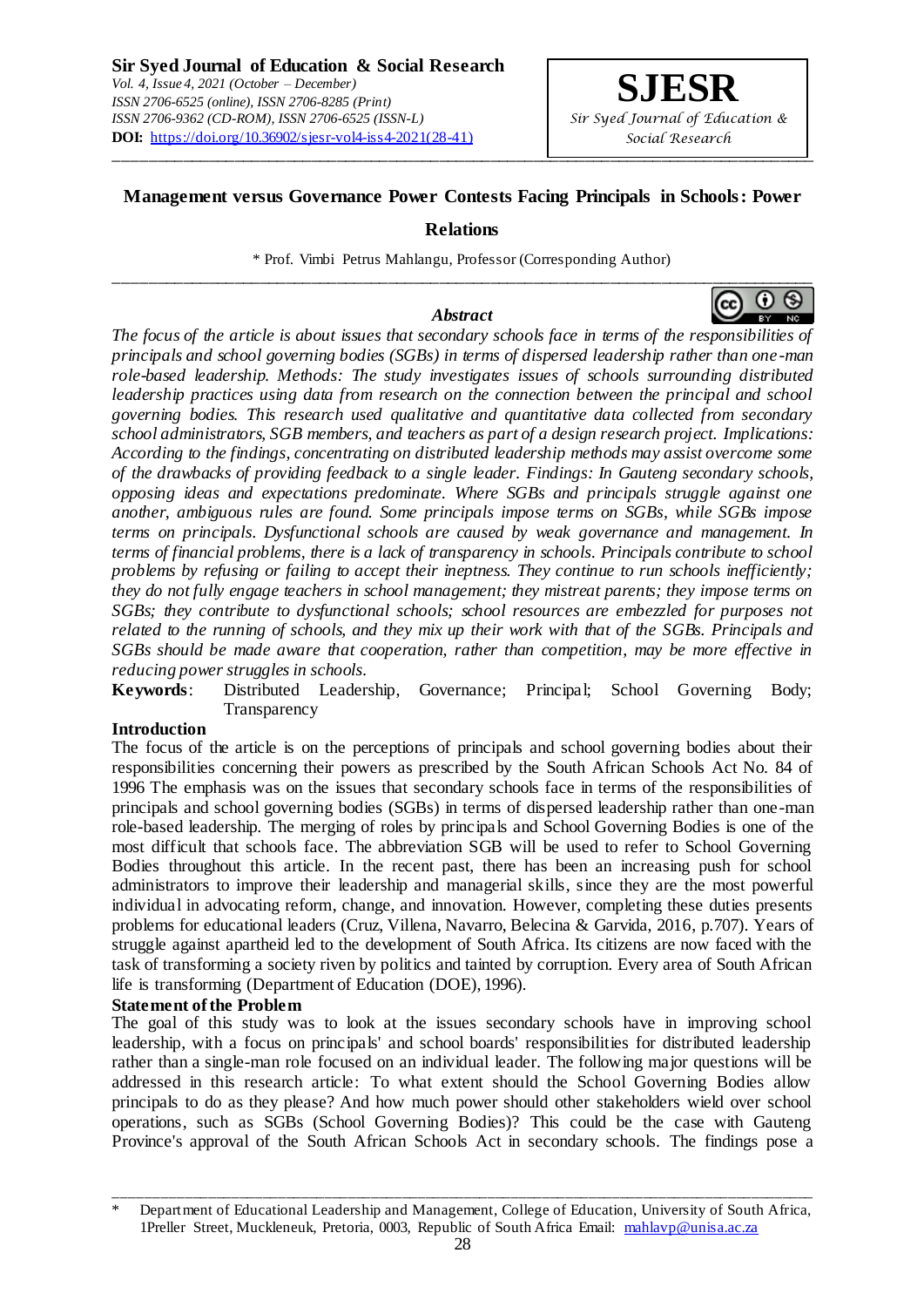**\_\_\_\_\_\_\_\_\_\_\_\_\_\_\_\_\_\_\_\_\_\_\_\_\_\_\_\_\_\_\_\_\_\_\_\_\_\_\_\_\_\_\_\_\_\_\_\_\_\_\_\_\_\_\_\_\_\_\_\_\_\_\_\_\_\_\_\_\_\_\_\_\_\_\_** severe challenge to the South African Schools Act implementation in schools. Management and governance concerns are the most troublesome areas of conflict in schools.

### **Research question**

What are the perceptions of principals and school governing bodies about their responsibilities concerning their powers as prescribed by the South African Schools Act No. 84 of 1996?

### **Objectives**

The objective of the article was to determine the perceptions about the responsibilities and power relations between the school principal and the School Governing Bodies in secondary schools. Also, to understand the perceptions of principals and SGB members about the power relations since the promulgation of the South African School Act No. 84 of 1996.

## **Rationale**

Governance and professional management of public schools are guided by section 16 of the South African Schools Act of 1996. (l) Subject to this Act, the governance of every public school is vested in its governing body. (2) A governing body stands in a position of trust towards the school. (3) Subject to this Act and any applicable provincial law, the professional management of a public school must be undertaken by the principal under the authority of the Head of Department.

# **Significance of the study**

The functions of all governing bodies in terms of section 20 (e) of the South African Schools Act of 1996, are to support the principal, educators, and other staff members of the school in the performance of their professional functions. Section 23(b) of SASA (1996) says the principal, in his or her official capacity, is a member of the School Governing Body.

## **A Theory of Authoritarian Power Sharing**

In this article two key players, the principal will be likened to the dictator and the SGB to the ruling coalition. Svolik (2009, p. 480) found that at the heart of this moral hazard problem is the possibility that an attempt to consolidate power by the principal (dictator) could go undetected by those in the SGB (ruling coalition). The autonomy that is associated with delegated power in most political systems is intensified in dictatorships by the secrecy and back-channel politics that characterize those regimes.

I argue that a conflict of interest between the principal and the members of the School Governing Bodies (SGBs) is the central problem of management versus governance in schools: once they have delegated executive powers from the Department of Education to principals, the members of School Governing Bodies are concerned that the principal could use those powers to strengthen his/her position and later eliminate them from the governance functions. For instance, the principal may attempt to divert economic resources to expand the ranks of his loyal followers. Once the principal has acquired a sufficient amount of additional power, s/he may eliminate members of the governing body whose support is no longer necessary for the principal to remain in power. If enough members of the governing body are weakened, the remaining members may be left with too little power to credibly threaten the position of the principal and thereby lose all influence over School Governing Body. Although some members of the School Governing Body may attempt to strengthen their position as well, the principal's control of the executive presents him with the greatest opportunity to do so. I, therefore, propose that the dictator's potential opportunism will be the central concern of the ruling coalition.

### **Method**

The data for this study was gathered using a mixed technique approach. Data was gathered through the use of interviews and questionnaires. There were two sections to the questionnaire. Portion 1 deals with biographical information, whereas part 2 deals with assertions about school governance and management. A questionnaire was sent out to all stakeholders in School Governing Bodies. Following the collection of data, an analysis was done using factor and item analysis about relationship issues between principals and school governing bodies. In Gauteng Province, 200 questionnaires were sent to twenty schools. Individual responses to questions were analyzed and compared as needed.

### **Literature review**

Sunker (2021, pp. 12-13) believes that principals are responsible for a wide range of obligations, including overseeing curriculum-related matters, evaluating learner performance through ongoing assessment and exams, and monitoring the deputy principal and HoDs. Distributive leadership can be considered as a feasible option since principals become deeply involved in administrative problems.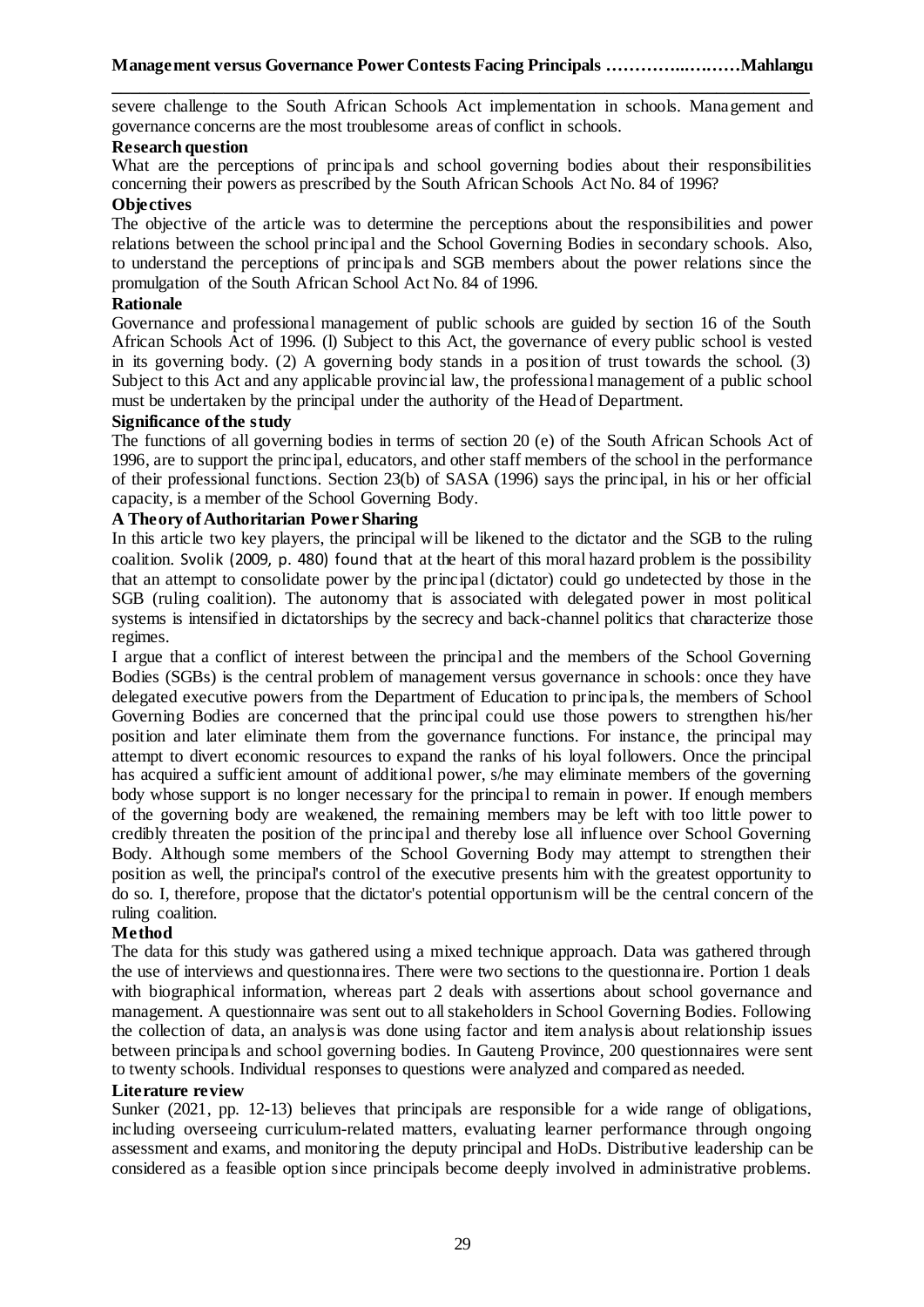**\_\_\_\_\_\_\_\_\_\_\_\_\_\_\_\_\_\_\_\_\_\_\_\_\_\_\_\_\_\_\_\_\_\_\_\_\_\_\_\_\_\_\_\_\_\_\_\_\_\_\_\_\_\_\_\_\_\_\_\_\_\_\_\_\_\_\_\_\_\_\_\_\_\_\_** Leadership responsibilities will be spread in a variety of ways, resulting in multiple leaders. On the other hand, School Act No. 84 of 1996 empowers schools to include all stakeholders in the governance of schools, according to Nxumalo, Gamede, and Uleanya (2021, pp. 578) who believe that transformation in the education system should include the principle of collaboration between the principal and SGBs (parents, educators, learners, and communities). All schools are required to have governing bodies under this law. The SGBs are in charge of governing and managing school activities. There is a perception that governing bodies share responsibility for the effective delivery of children's education. Meanwhile, the Department of Education has entrusted the administrative role and management of the schools to the school governing bodies (SGB) and SMT (School Management Team).

At the millennium's turn, many manifestations of a lack of morals exacerbated corruption on multiple society levels. Today's societies bear tremendous expenses as a result of ethical failures stemming from a clear lack of leadership and well-organized management systems, prompting some authors to label capitalism as undergoing a "pathological mutation" (Turriago-Hoyos, Thoene, and Arjoon, 2016). Lan, Zhu, and Liu (2021), on the other hand, believe that the Confucian rule of virtue in schools and school policies should be must be able to influence schools' moral advancement. In any relationship, Confucian ethics views the abuse of strength and authority to be unethical. Fairness in principals' and SGBs' accountabilities can help build harmony. Similarly, Chu and Vu (2021, p.2.) discovered that the reasoning capacity of stakeholders would not always predict whether principals or SGBs will act morally.

Any country's educational system dictates its future course and reflects its ideology. Equality and freedom are some of the competing ideas with contrasting expectations for schools. Disputes over differing ideological perspectives and the interests they represent highlight the value of education in society (Mahmood, Ahmed, Zubair, Ali, & Khan, 2016, pp.96-103). The school is a vital component of the community and it must be treated as such. Parents in SGBs, are very important in the decisionmaking process. Changes in education should be made following our Constitution's ideals and principles (Gauteng Department of Education, 1997).

Principals' management of schools, according to Mahlangu (1998), must be a cooperative endeavor with SGBs. School administrators are no longer the major decision-makers in terms of school governance. In governance, parents set rules to the best of their abilities and enforce regulations as well as offer services. In short, governance must be concerned with the wishes of the school community at large rather than with the goals that they set (Fukuyama, 2013, pp. 347-368.). In making school choices, and the way stakeholders make their opinions heard, that is the responsibility of governance (Petrie, Chopra, Chochinov, Artz, Schull, Jones, MacPhee, Ackerman, Stiell, & Christenson, 2016).

Principals are now members of School Governing Bodies, the bulk of which is made up of parents. This might be an issue of concern for some principals, because of fear of democratic school governance trends. Principals and teachers are in charge of several major topics, which influence student performances. This is largely due to legislators' belief that some parents are unprepared to participate in such affairs and should refrain from interfering with the daily aspects of running schools (Squelch in De Groof, Bray, Mothatha, & Malherbe (eds), 1998). The phrase "distributed leadership" was coined and developed as a conceptual lens to change the focus of leadership research from individual leaders to "patterns or kinds" of leadership found throughout the organization, including engagement in collaborative or "concertive" activity. Distributed leadership, in this tradition, is an analytical lens for understanding leadership as a feature of organizations that recognizes that leadership practice is the result of interactions between leaders, followers, and their circumstances (Kelley & Dikkers, 2016, pp. 392-422.). The confluence of all stakeholders in schools to achieve concerted management efforts is known as distributed leadership. While task distribution is included, it goes beyond delegation to provide a complete view of the execution of leadership actions by multiple leaders in the same environment (Howard, 2016).

When inept citizens are involved in political decision-making, stability is jeopardized (Maxcy, 1995). **Results**

The vast majority of responders (99.35 percent) believe that having a principal in a school is necessary. The responders (98.69 percent) believe that having an SGB in a school is important. One of the SGBs' flaws appears to be a lack of understanding of the South African Schools Act (37.5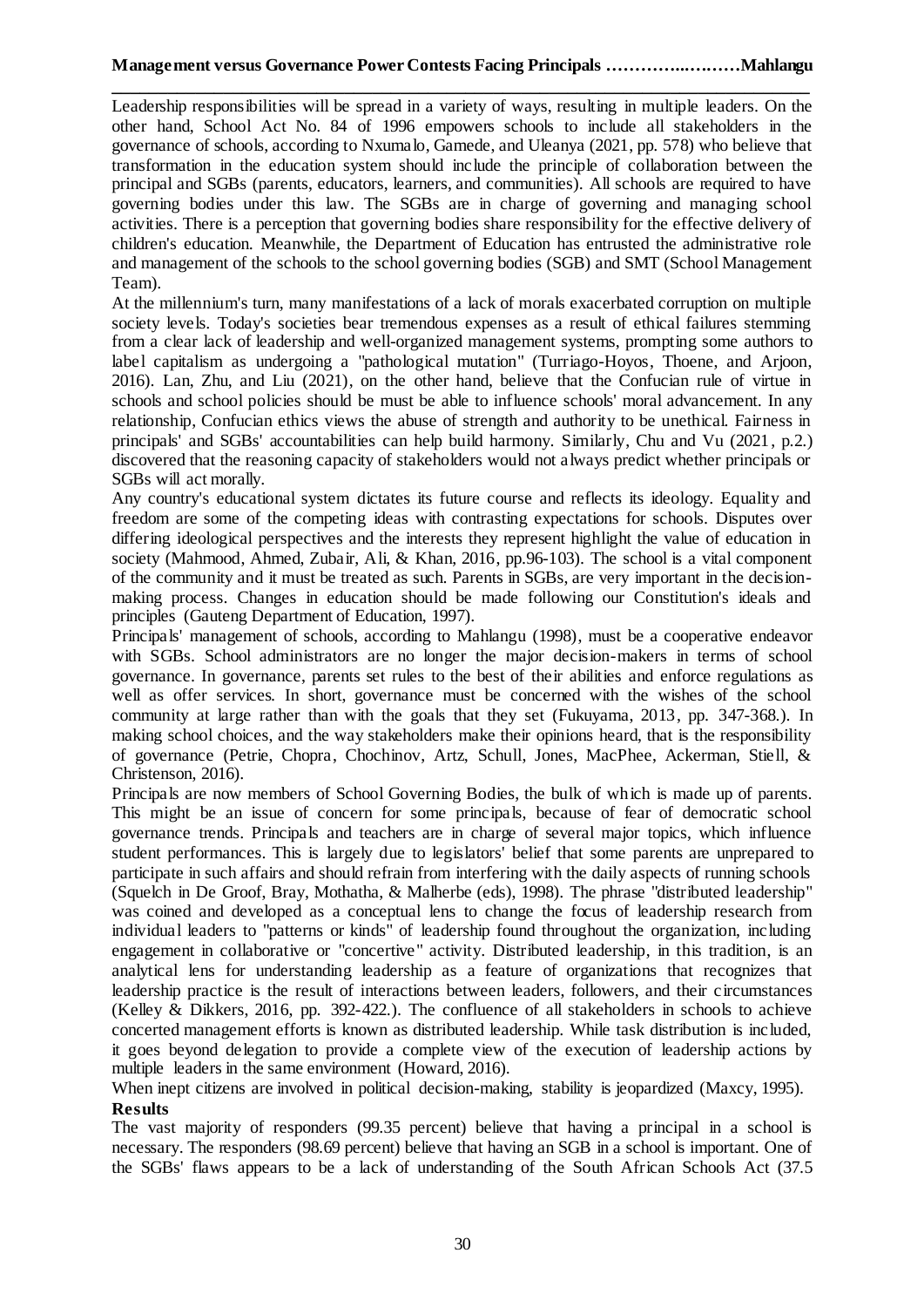**\_\_\_\_\_\_\_\_\_\_\_\_\_\_\_\_\_\_\_\_\_\_\_\_\_\_\_\_\_\_\_\_\_\_\_\_\_\_\_\_\_\_\_\_\_\_\_\_\_\_\_\_\_\_\_\_\_\_\_\_\_\_\_\_\_\_\_\_\_\_\_\_\_\_\_** percent). Schools have bad administration, according to 47 percent of parents, whereas 94 percent of principals disagree. Teachers play no involvement in school administration, according to 22.23 percent of participants, but teachers do play a large part (60.13 percent). 17.65% of participants are unsure about teachers' role in school administration. Principals in Gauteng schools, according to (23.53 percent) of participants treated SGBs unfairly. This could be the result of some principals failing to pay attention to parents who visit schools or treating them indifferently during parentteacher conferences. 65.36 percent of selected participants believe that principals do not handle parents unfairly, as some of the 23.53 percent of participants believe. Where the SGBs and principals oppose one another, the overwhelming majority of participants (80.27 percent) believe confusing rules exist. Poor principal administration causes dysfunctionality of schools in Gauteng secondary schools, according to 64.66 percent of participants. According to 35.29 percent of participant principals, their work is confused with that of the SGBs, however, 54.9 percent of participants disagree with this statement.

**Discussions**



*Figure 1: The importance of a principal in a school.*

Figure 1 depicts participants' views on the significance of a principal in a school. There must be someone in charge in any organization. The vast majority of responders (99.35 percent) believe that having a principal in a school is critical.

In a sophisticated and knowledge-intensive organization, principals provide management. As a result, it's comprehensible why principle leadership is frequently regarded as a critical component of SGB success. The extent to which princ ipals can affect their schools is determined by their decisionmaking authority. The function of a school principal is quite similar to that of a corporate executive. Principals are expected to motivate teachers and to interact with all stakeholders in the school (Böhlmark, Grönqvist, & Vlachos, 2016). Leadership is defined by Kelley and Dikkers (2016) as establishing conducive conditions for teaching and learning in the school." Principals encourage and facilitate teachers' and their professional and career development. They promote the exchange of current information and practices targeted at meeting the different needs of kids while maintaining a broad commitment to school development and student performance. School principals are in charge of organizing and supporting their teachers' professional development. Principals play a critical role in this domain by creating a learning environment that encourages and supports school workers (Lijuan Li, 2016).

On an individual level, principals must nature morals in the school and society (Turriago-Hoyos, Thoene, & Arjoon, 2016). In schools, principals need to operate in line with laws and financial rules, as officers of provincial education departments. As a result, leaders (principals) must become part of SGBs since they have the appropriate skills to assist SGBs in performing their responsibilities. Principals are expected to collaborate with SGBs as though they were one entity. Principals oversee all teaching and learning activities. They must act in good faith (be in a position of trust) towards the school (SASA section  $16(2)$ ). Sections 19(1) and 19(2) of SASA require principals to provide capacity building to SGBs for them to appropriately perform their obligations.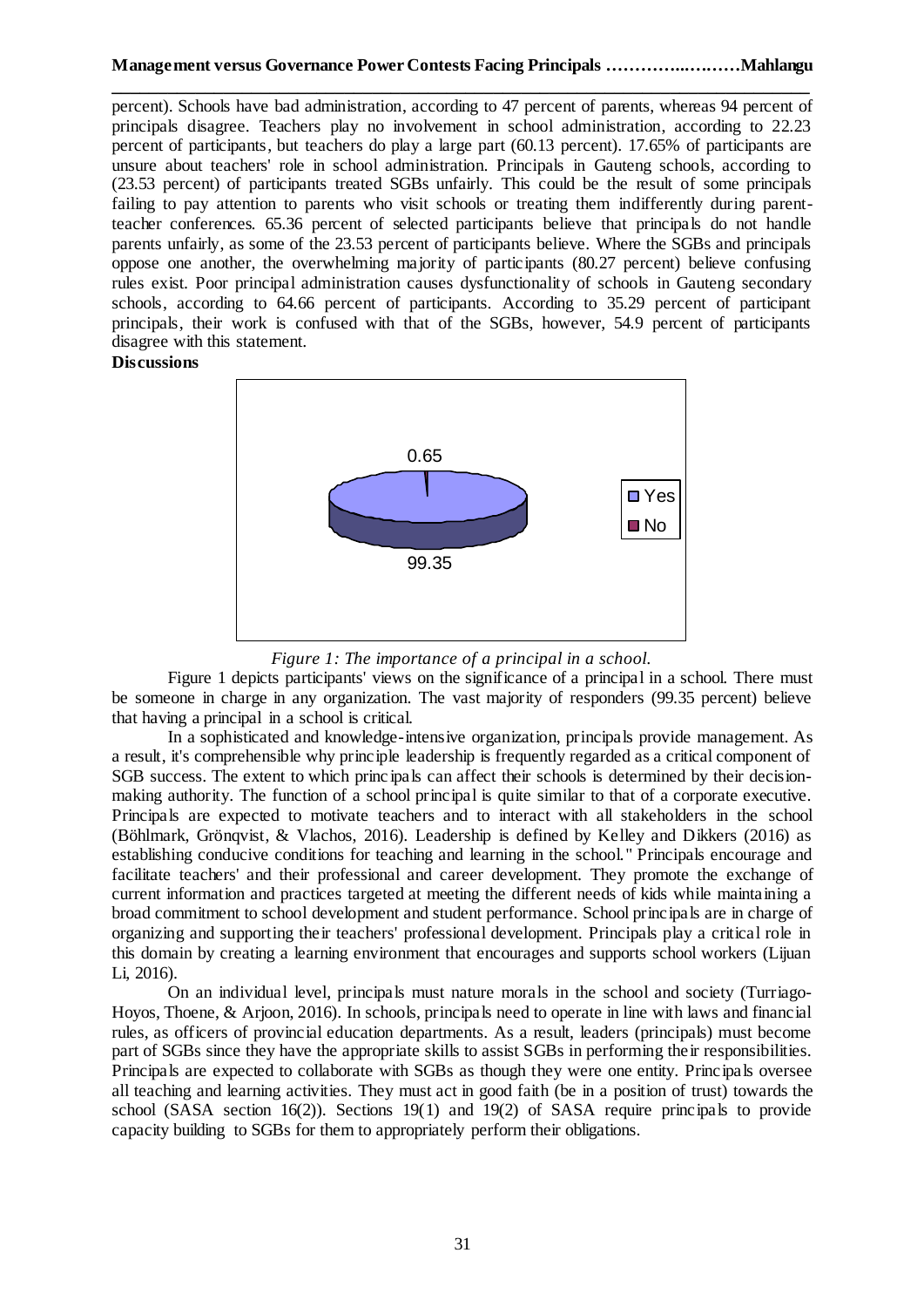**\_\_\_\_\_\_\_\_\_\_\_\_\_\_\_\_\_\_\_\_\_\_\_\_\_\_\_\_\_\_\_\_\_\_\_\_\_\_\_\_\_\_\_\_\_\_\_\_\_\_\_\_\_\_\_\_\_\_\_\_\_\_\_\_\_\_\_\_\_\_\_\_\_\_\_** Principals' roles and obligations can occasionally be unique and different, depending on the schools in question. The school governing board must support the principals as teachers in the fulfillment of their obligations, according to section 20(1) (e) of SASA, Act No. 84 of 1996.





The value of an SGB in a school is depicted in Figure 2 by the participants' opinions. The vast majority of responders (98.69%) believe that having SGBs is important. In any case, it would be unfair to ask parents to contribute financially to the operation of schools without also giving them some control over how the money is spent and other aspects of their children's education. SGBs are given a great deal of authority. Within the national and provincial frameworks, SGBs have the power to formulate rules of behavior for students, and working hours, among other things. They are responsible for maintaining control over the school's property and buildings, as well as assisting administrators and teachers in the classroom. SGBs are also required to complement government support of schools by generating money or charging fees in schools. It is expected that SGBs and principals must have a good working relationship (Section 20(1) (h) of SASA, Act No. 84 of 1996). The overwhelming support for SGBs demonstrates that the government's governance aims are wellintentioned.



*Figure3: Knowledge of the participants of the South African Schools Act.*

Figure 3 depicts the participants'' knowledge about SASA. The majority of participants (62.50 percent) are aware of the Schools Act. Flaws appears to be a lack of understanding of the Act by SGBs (37.5 percent). The lack of awareness of the Act makes it very difficult for some SGB members to administer policies that are in the best interests of all stakeholders in schools. It will be more difficult for new members to operate if any of the old SGB members do not understand the Act because they will be entering a group of people who are unsure of their roles. Indeed, SGBs occasionally attend workshops to empower themselves, but some of them resign from their SGBs before empowering others. As the lack of understanding of the Act, the relationship between principals and SGBs will be tumultuous throughout. The principals' and SGBs' responsibilities are clearly stated in the Act.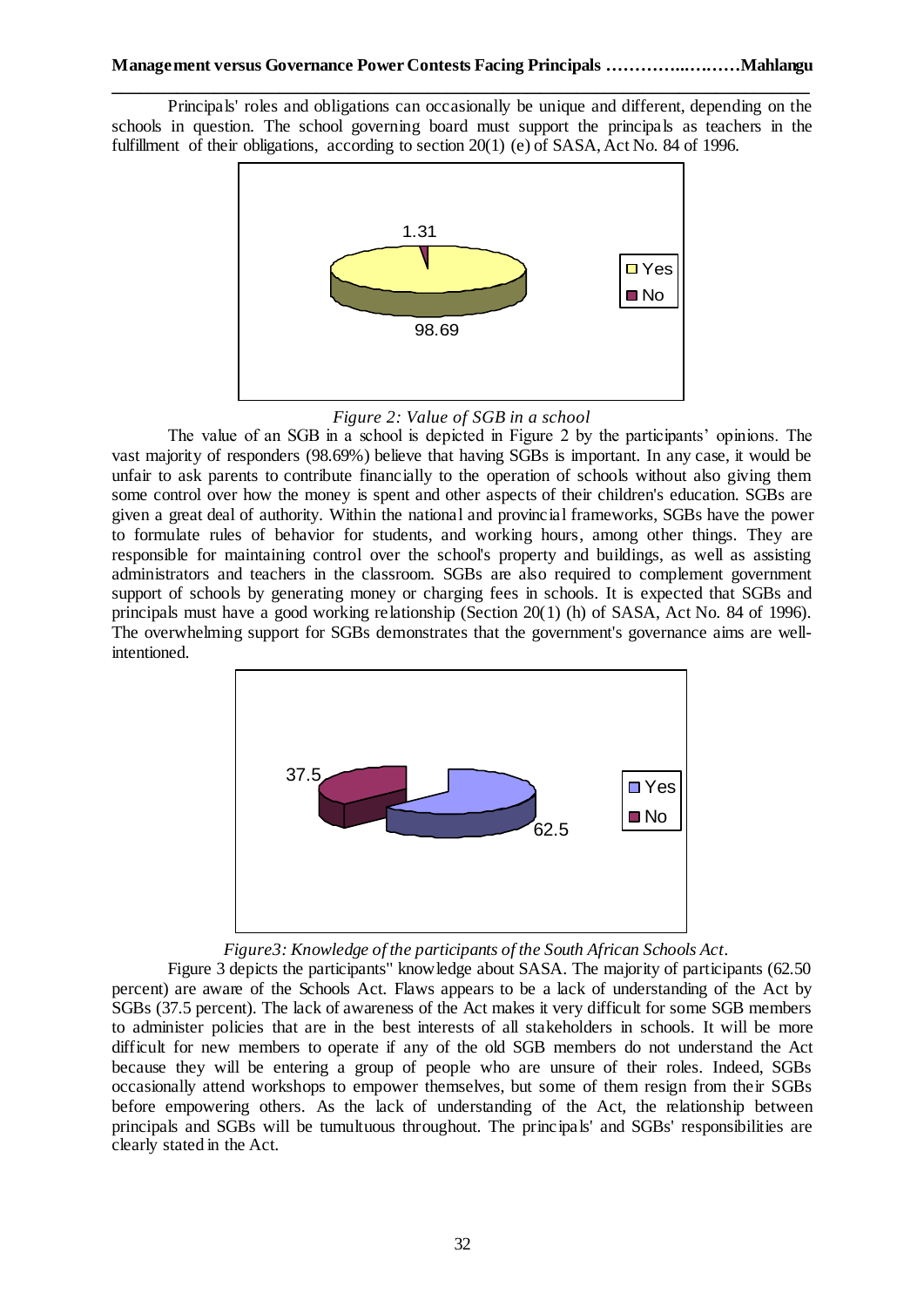Information is shared, and decisions are made jointly at schools where principals and SGBs collaborate. Because people's objectives, ambitions, means, and ideologies differ, interdependency can lead to conflict. School systems are moving away from order and toward disorder and irregularity (Maxcy, 1995).



*Figure 4: The school has poor management.*

Figure 4 depicts whether participants believe the schools are under-managed. Schools have poor management, according to 38.57 percent of participants, while 54.90 percent believe that schools are managed appropriately. 40% of people participants were unsure whether schools had inadequate management. This indicates that some of the responders have a misunderstanding of what managing entails. Schools have bad administration, according to 47 percent of parent responses, but 94 percent of principals disagree. Parents' perspectives differ from those of leaders (principals) because of interpersonal issues. The principals may be protecting themselves in the face of criticism.

The following are core leadership activities connected to school improvement:

- "constructing and marketing an educational vision;"
- creating and managing a school culture that encourages teachers to talk about the core technologies of education by instilling trust, collaboration, and academic press;
- obtaining and distributing resources, such as supplies, time, assistance, and compensation;
- assisting teachers in their personal and professional development, both individually and collectively;
- teaching and creativity are monitored in both summative and formative ways; and
- creating a school climate in which disciplinary issues do not take precedence over academic concerns" (Kelley& Dikkers, 2016).



# *Figure 5: SGBs should assist principals.*

Figure 5 depicts participants' views on whether the SGB should assist the principal, teachers, and other members in doing their duties. The vast majority of participants (69.28 percent) believe that the SGBs should assist administrators, teachers, and other members in carrying out their duties. Approximately 16.34% of participants are unsure about the preceding statement, and only 14.38% do not believe that the SGBs should assist principals, teachers, and other members in carrying out their responsibilities. The SGBs' job is to assist the school in maintaining and carrying out its mission as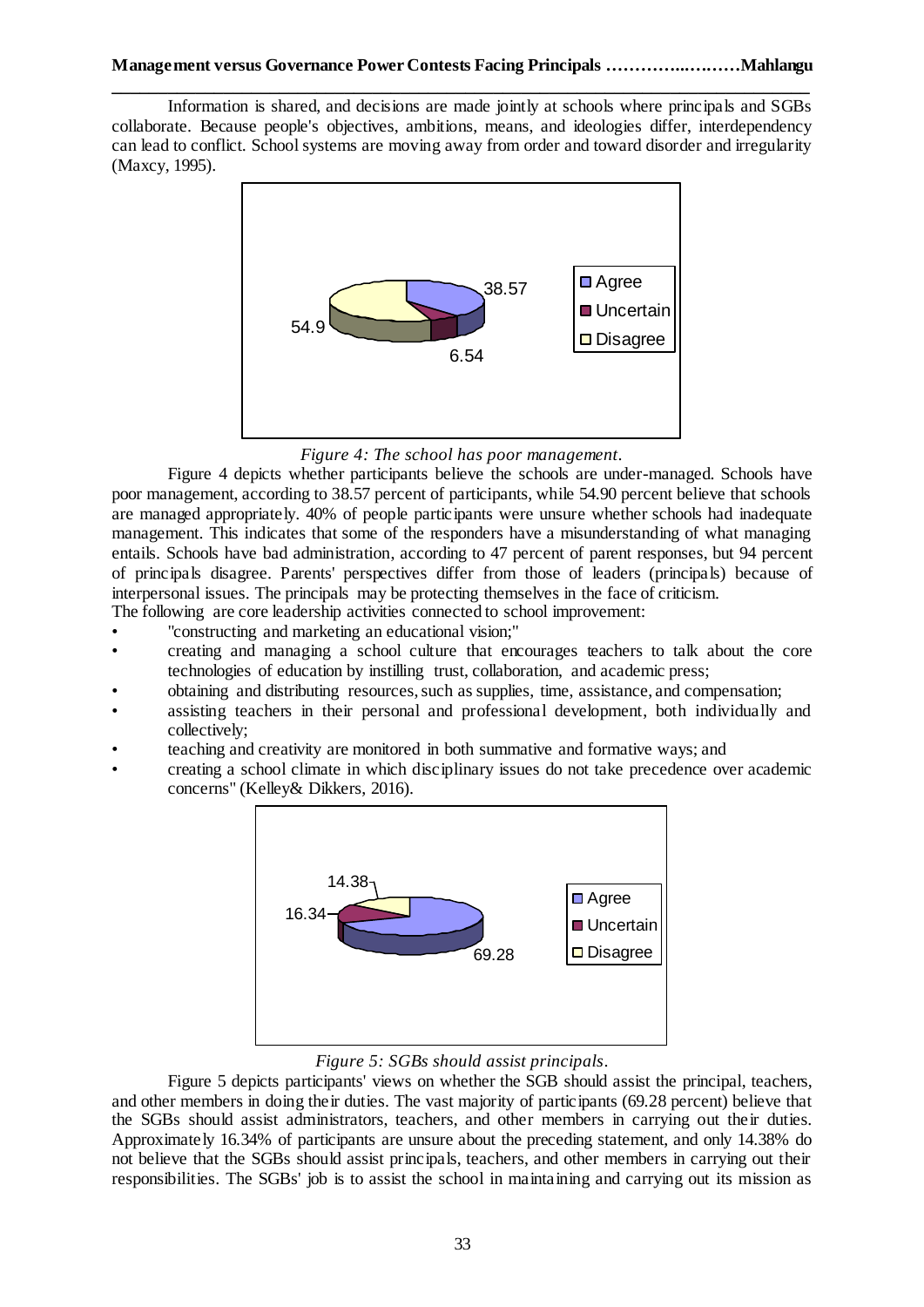efficiently and effectively as possible. The significant level of ambiguity (16.34 percent) indicates that some of the participants are unfamiliar with the SGB's work.



*Figure 6: Teachers are involved in administration.*

Figure 6 depicts the participants' views on whether or not teachers play a part in school management. Teachers play no involvement in school administration, according to 22.23 percent of participants, but teachers do play a large part in school management, according to the majority of participants (60.13 percent). 17.65% of participants are unsure about the role of teachers in school administration. This indicates that some of the participants are unaware that the SGB is made up of teachers as well. The provisions of the SA Schools Act, 1996 (Section 23) must be made known to all stakeholders (parents, teachers, students, non-teaching personnel, and community members) (1-12).



Figure 7: The principal treats parents badly.

Figure 7 depicts the participants' thoughts on how the principal treats parents. Some principals in Gauteng schools, according to 23.53 percent of participants, treat parents unfairly. This could be the result of some principals failing to pay attention to parents who visit schools or treating them indifferently during parent-teacher conferences. About 65.36 percent of participants believe that principals do not treat parents badly, as some of the remaining 23.53 percent of participants believe. There is 11.11 percent of responders that do not want to agree or disagree with the aforesaid statement. This indicates that the connection between the principal and the SGBs is strained in some schools, as some principals (23.53 percent) mistreat parents. According to 31.3 percent of parent participants, principals in their schools treat parents badly, while 100 percent of principals disagree. The perspectives of parents and principals are vastly different. Principals may be unaware that they are mistreating parents or may refuse to assume responsibility for problems.



Figure 8:The SGB must support the principals in performing their professional functions.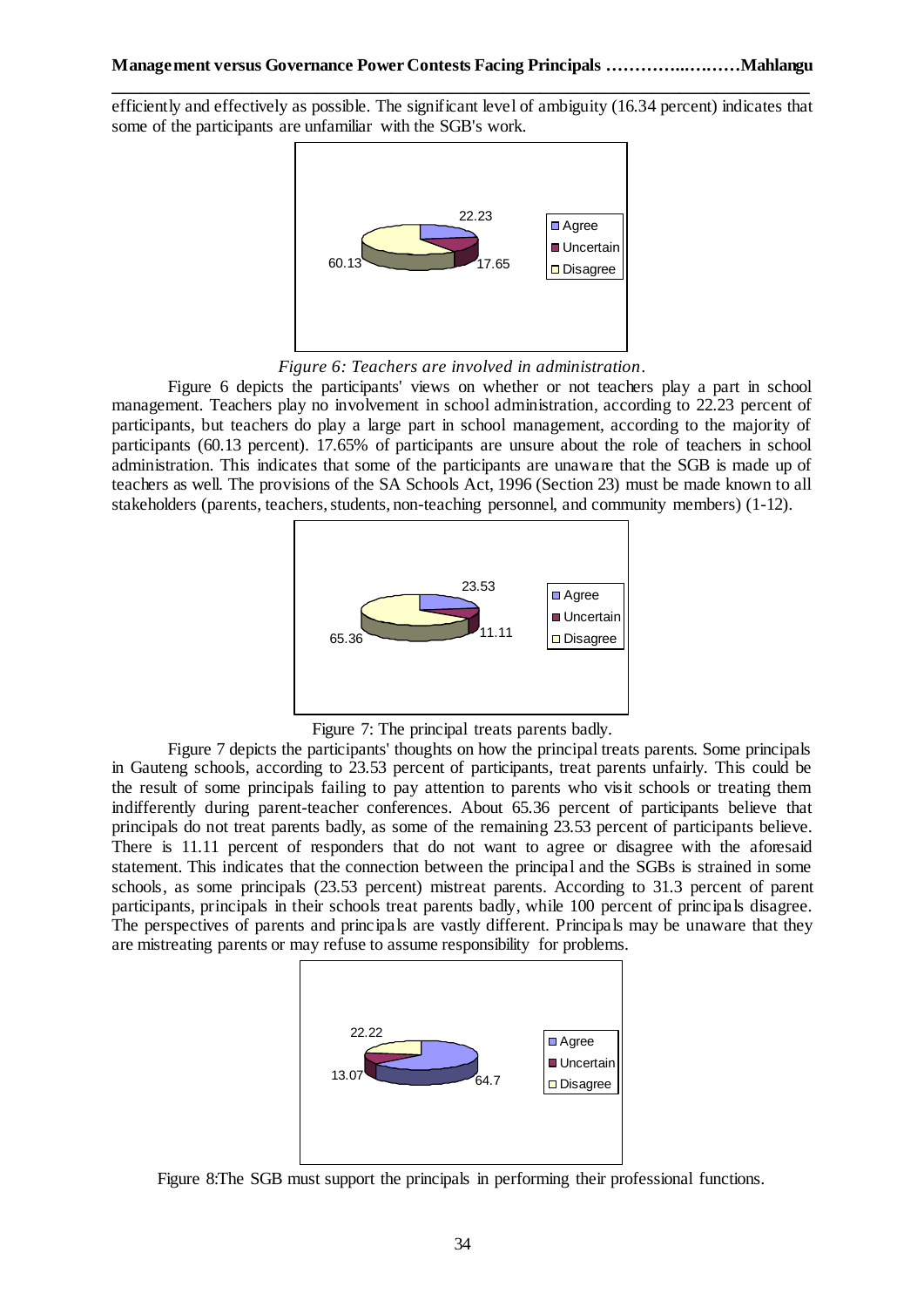#### **Management versus Governance Power Contests Facing Principals …………...………Mahlangu**

**\_\_\_\_\_\_\_\_\_\_\_\_\_\_\_\_\_\_\_\_\_\_\_\_\_\_\_\_\_\_\_\_\_\_\_\_\_\_\_\_\_\_\_\_\_\_\_\_\_\_\_\_\_\_\_\_\_\_\_\_\_\_\_\_\_\_\_\_\_\_\_\_\_\_\_** Figure 8 depicts the participants' views on whether or not the SGBs should assist the principals in completing their professional duties. Approximately 64.70 percent of participants agree with section  $20(1)$  (e) of SASA, which states that the SGBs must help the school's administrators, teachers, and other employees in performing their professional tasks. There is 22.22 percent of participants disagree with the aforementioned statement and 13.07 percent are unsure. The SGBs can talk to the principals about the situation and offer them support and guidance (Gauteng Department of Education 1997, 8). The SGBs can only offer suggestions and comments to assist the principals with school administration. The perspectives indicate that there is a solid foundation for principals and SGBs to work together. The fact that 35.29 percent of participants don't know or are unsure about this critical function of SGBs is concerning.



*Figure 9: Ambiguous rules are found where the SGB and the principal oppose one another.*

Figure 9 depicts the participants'' views on the types of rules that are found when the SGB and the primary are at odds. Where the SGBs and the principals oppose one another, the overwhelming majority (80.27 percent) of the participants found confusing regulations. In schools, ambiguous rules might lead to unneeded fights.



*Figure 10: Role of parents in the classroom.*

Figure 10 depicts the participants' views on the role of parents in the classroom. Many of the participants (78.29 percent) disagree with the assertion above that parents have no responsibility for their children's education. In any public school in Gauteng Province, parents are at the heart of any SGB system. The views reflect the government's idea of parental involvement and contributions to school governance. All managerial operations are intertwined with decision-making. It cannot be confined to a single step or phase of planning because decisions are made throughout goal setting, policy formulation, and problem-solving. In terms of the goals desired, decision-making entails identifying, evaluating, and selecting alternatives.



*Figure 11: SGBs dictate to principals.*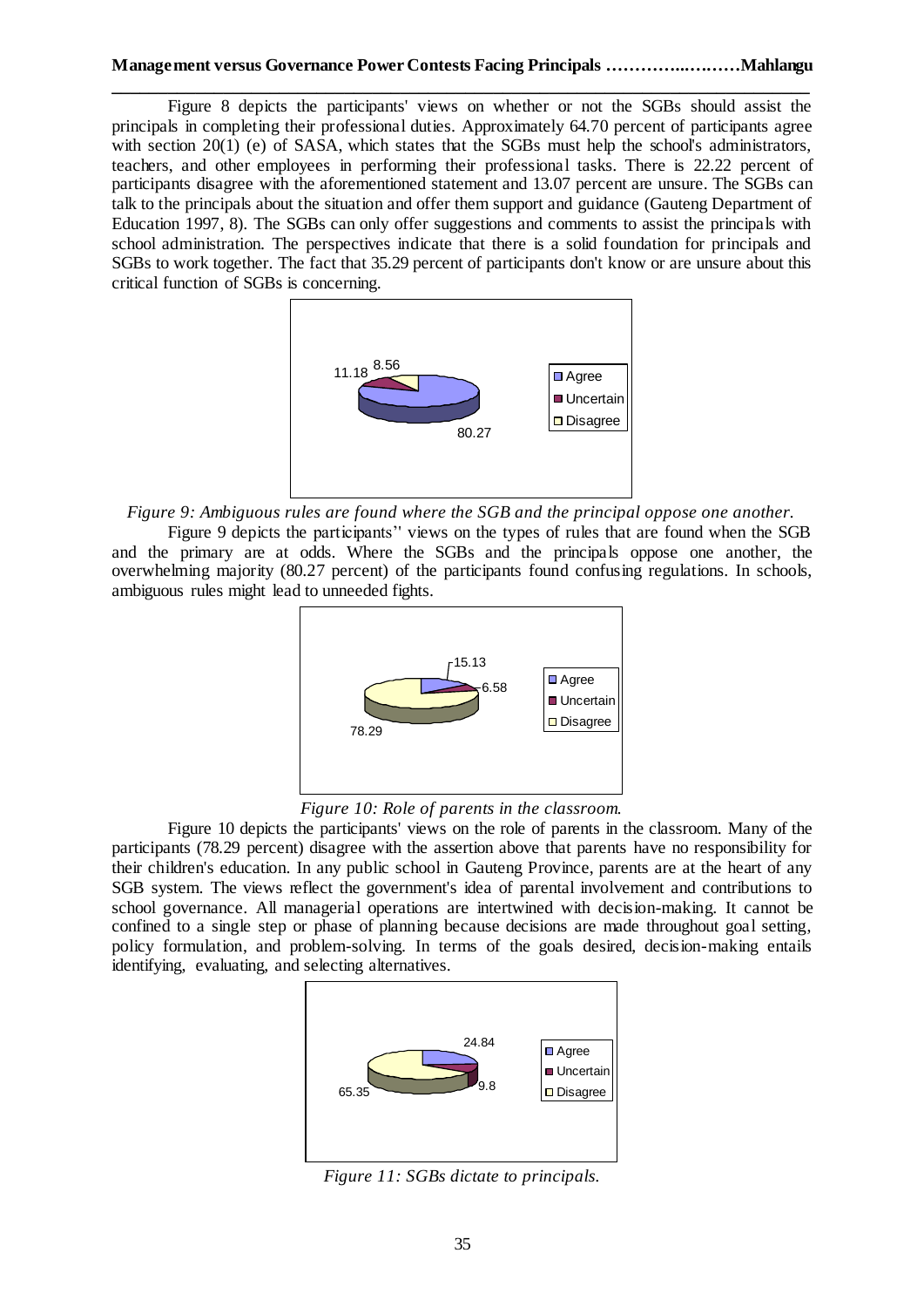Figure 11 depicts the participants' views on whether SGBs must always impose terms on the principals. The notion that the SGBs must always dictate conditions to the principals is rejected by 65.35 percent of the participants. SGBs are required by Section 20(1)(e) of SASA to support principals in the exercise of their professional functions rather than dictating terms to them. 24.84 percent of participants believe the SGB should impose conditions on the principal. This proportion may appear little, yet it is nonetheless significant.



*Figure 12 The principal always dictates terms to the SGB.*

Figure 12 depicts the participants' views on whether or not the principals always impose terms on the SGBs. About 57.52 percent of participants think the principals do not dictate terms to parents, while 32.03 percent agreed with the assertion. SGB members must be familiar with their schools and collaborate with the principals. The percentage of participants who believe that principals always impose terms on SGBs is a cause for worry. Between the principals and the SGBs, there must be agreement and consensus. Principals and SGBs must occasionally make compromises for teaching and learning to take place in schools. To make their schools operate, all stakeholders (parents, teachers, students, non-teaching personnel, and community members) must accept their duties. The connection between the principals and the SGBs will not be good if the principals have complete control over the SGBs in all matters.



Figure 13: Poor management by the principal is the cause of a dysfunctional school.

Figure 13 depicts the participants' views on whether bad principal management is to blame for failing schools. Poor principal administration is a challenge in schools, according to 64.66 percent of participants. Dysfunctional schools will not be able to function properly. In terms of their interactions, there is always a conflict between the SGBs and the principals. When attempting to provide the greatest possible answer to an issue, some parents in SGBs find themselves at odds with school managers. The fight between principals and SGBs will eventually result in dysfunctional schools. It may be deduced that 80% of the participants believe that inadequate principal administration is a problem in secondary schools. Principals always conceive of themselves as good managers, whilst other stakeholders believe principals are bad managers. This difference of viewpoint could result in a fight.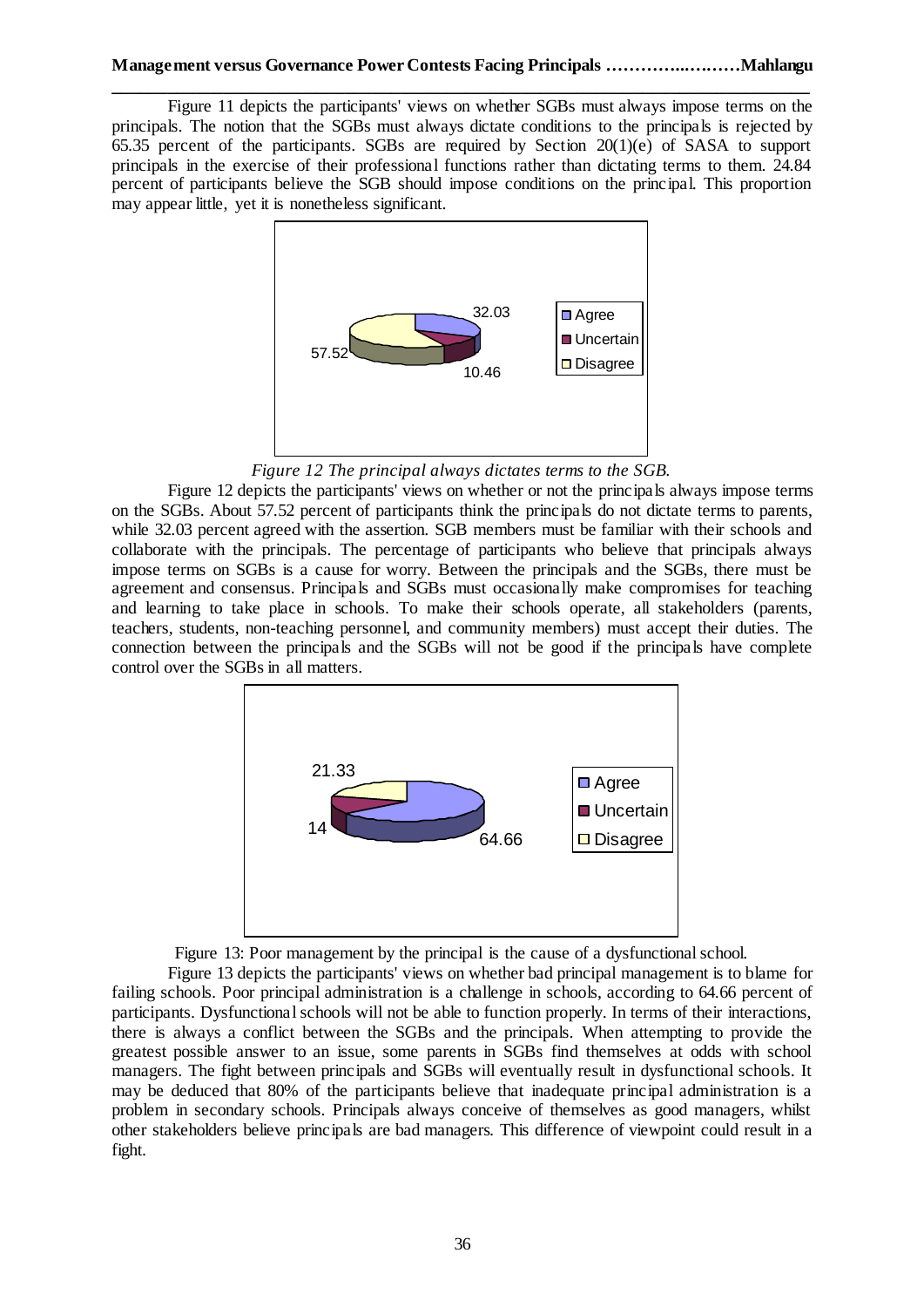

*Figure 14: Weak governance causes dysfunctionality in schools.*

Figure 14 depicts the participants' views on whether or not weak governance is the cause of a dysfunctional school. Refer to figure 13 for information on how principals run their schools. Poor governance is the cause of dysfunctional schools, according to most participants (82.00 percent). Poor governance can easily result in a situation in which teaching and learning are impossible to carry out. The SGB oversees the entire school since it is responsible for ensuring that the SA Schools Act is followed and that school policy are properly written (Department of Education 1997, p. 44). It may be deduced that 90% of participants believe that bad governance is the root of a dysfunctional school. Dysfunctional schools are said to be caused by weak management and governance. Bad management is not viewed as a cause of dysfunctional schools by 88 percent of principal participants; instead, poor governance is viewed as an issue by 94.1 percent of principal participants. Poor management, on the other hand, is cited by 100% of parent participants as a cause of dysfunctional schools. Different perspectives from parents and principals on what causes dysfunctional schools can lead to conflict and effectively weaken SGBs.



### *Figure 15: The school funds are misappropriated for non-educational purposes.*

Figure 15 depicts participants' views on whether or not school funds are misappropriated for non-educational uses. The participants are unsure whether or not school monies are being used correctly. The fact that so many SGB members (51.32 percent) are unsure whether funds are being misused implies that SGB accountability measures are ineffective. It also suggests that SGBs lack internal transparency. "Governance" is a nebulous concept that is misunderstood to mean management. Instead, managerial or technocratic skill, or, opposite, cooperative, consensual decisionmaking, is emphasized. "Governance issues" has remained a useful term for corruption, fraud, incompetence, and waste. All forms of institutional frameworks that support both good substantive outcomes and public legitimacy are referred to as good governance (Rose-Ackerman, 2016). Participatory monitoring has shown that it can help men and women talk about how to improve transparency, involvement, accountability, and cooperation. Participatory monitoring is a method for bringing about change, not only for women in leadership roles, but also for men in and out of them, as well as for gender relations, so increasing community governance as a whole (Flores, Evans, Larson, Pikitle, & Marchena, 2016).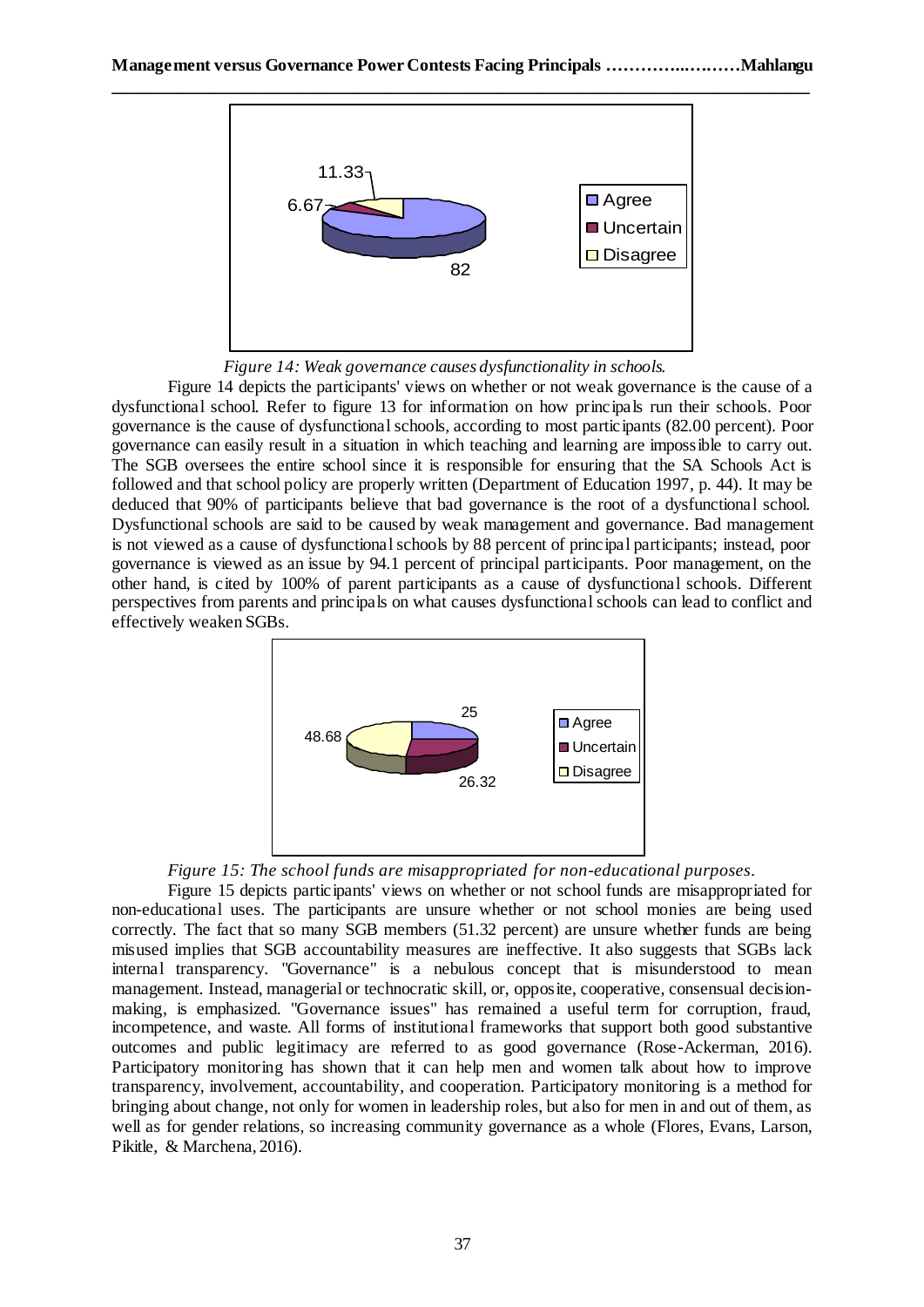According to an article published in the City Press Gauteng (10 August 2008, p. 4), school money is often plundered in some schools for non-educational activities. In this article, a school administrator is at the center of a fierce dispute between members of the school governing body (SGB) and instructors, who accuse him of mismanaging school funds. In July 2008, members of the SGB allegedly removed the principal as one of the signatories to the school's account, according to the publication. This means that corruption began more than 13 years ago and is now rampant throughout the country.

Unauthorized withdrawals from the school account were allegedly made by the principal. According to several professors, the school hasn't had an audited financial statement since 2003. "We are afraid to report the principal to the regional headquarters of the Department of Education because the principal has friends there who are supporting the principal," one teacher explained (City Press Gauteng, 10 August 2008, 4). The principal refuted the charges, stating they were made by "certain teachers who are upset because of their redeployment to other schools and will use anything to defame the principal," according to City Press. This is a sign that certain schools are having problems with governance and management.



*Figure 16: Good management occurs where the relationship between the SGBs and the principal is cordial.*

Figure 16 depicts the participants' views on the degree of management where the SGB and the principal have a friendly connection. According to 86.18 percent of participants, good management happens when the SGBs and principals have a positive connection.



*Figure 17: The principals confuse their work with the work of the SGBs.*

Figure 17 depicts whether the participants believe the principals confuse their work with that of the SGBs. According to 35.29 percent of participant principals, their work is confused with that of the SGBs, however, 54.9 percent of participants disagree with this statement. Some participants (9.8%) do not want to commit to a position because they are undecided. The fact that 35.29 percent of principals confuse their work with that of the SGBs indicates that some of them do. The principals and SGBs must acknowledge the fact that they are unfamiliar with their area of operation.

The Head of Department (HOD) is required by Section 19(1) and 19(2) (a-b) of SASA (Republic of South Africa, 2006) to establish a program to provide introductory and continuing training to the SGBs. If the principals confuse their work with the work of the SGBs, they will be in continual disagreement, which will have a detrimental impact on their relationship. Principals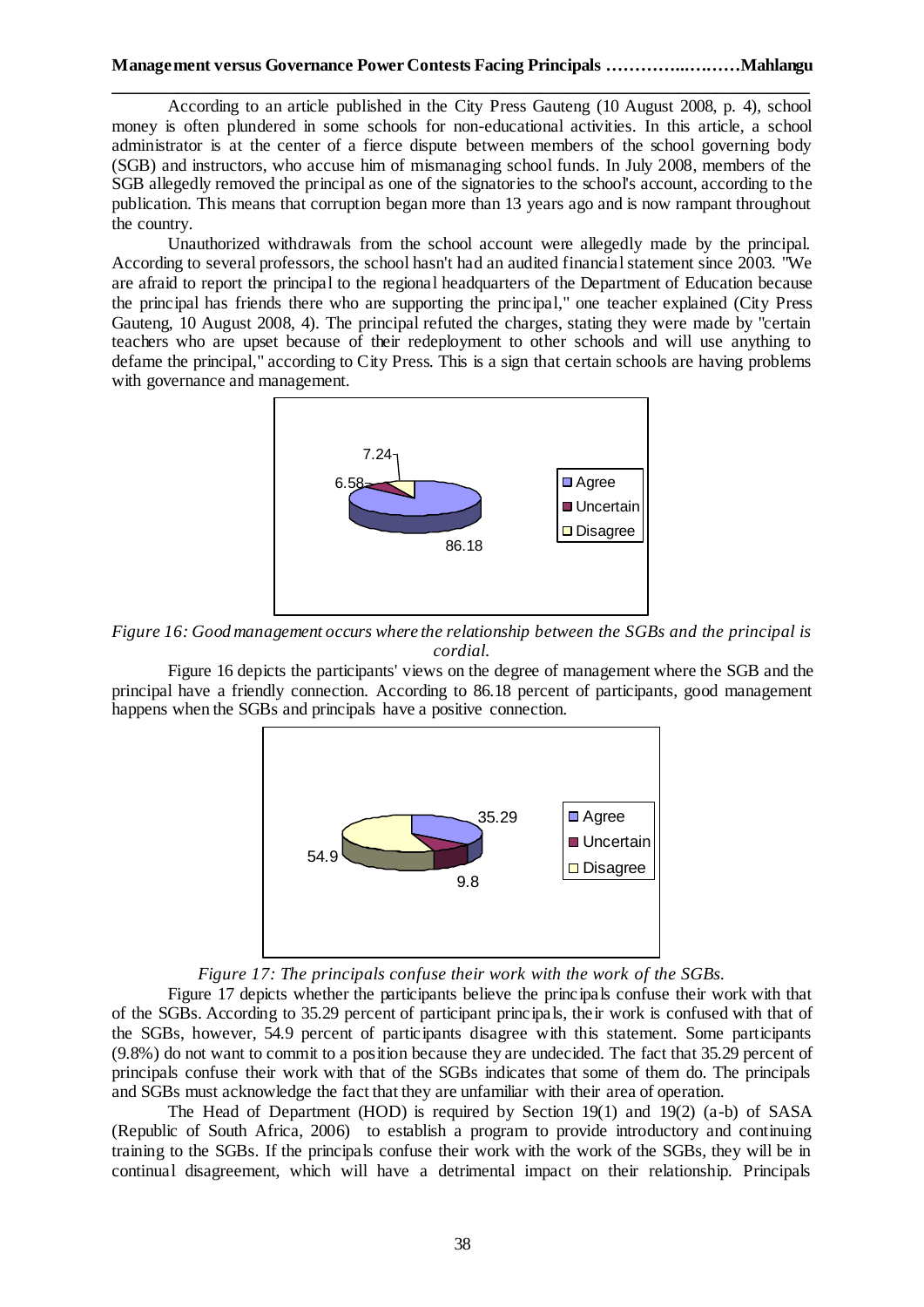frequently mix up their responsibilities with those of the SGBs. Those who disagree with the statement that principals conflate their work with that of the SGBs are themselves, principal participants. They could be defending themselves or attempting to present a positive picture of how they (principals) interact with SGBs. This implies that principals contribute to issues by refusing or failing to recognize their ineffectiveness.

## **Findings**

In Gauteng secondary schools, opposing ideas and expectations predominate. From a legal standpoint, school principals no longer serve as the primary decision-maker in matters of the school authority. Where the SGBs (School Governing Bodies) and principals struggle against one another, ambiguous rules are found. Principals in some Gauteng secondary schools impose terms on SGBs and vice versa. Dysfunctional schools are caused by weak governance and management. In terms of financial problems, there is a lack of transparency in schools. Principals contribute to school problems by refusing or failing to accept their ineptness. They continue to run schools inefficiently; they do not fully engage teachers in school management; they mistreat parents; they impose terms on SGBs; they contribute to dysfunctional schools; school funds are misappropriated for non-educational purposes, and they mix up their work with that of the SGBs. Principals and SGBs should be made aware that cooperation, rather than competition, may be more effective in reducing power struggles in their schools.

### **Recommendations**

There should be continual monitoring of principals' and SGBs activities in schools. It is suggested that the Department of Education provide continuing training programs for School Governing Bodies to empower new members who may be co-opted during the SGBs' tenure. Furthermore, the training programs should cover the roles of both principals and SGBs, as well as how they must interact to carry out their responsibilities.

I, therefore, propose that the principal's potential opportunism to over-power SGBs should not be the central concern of the School Governing Bodies. The principal's position should not be used by school principals to divert school resources and increase his/her share of power relative to the power delegated to SGBs by the South African Schools Act. Once s/he acquires enough power, s/he may weaken some members of the SGBs who are weak in terms of knowledge of education law. Therefore, SGBs should deter such behavior and have the principal comply with the policies set by SGBs in terms of the law.

### **Implications**

Focusing on distributed leadership methods, according to research and practice, may assist overcome some of the constraints of providing feedback to a single leader. Focusing on distributed leadership methods, according to research and practice, may assist overcome some of the constraints of providing feedback to a single leader.

### **Conclusion**

Schools cannot allow principals to continue mismanaging schools, not involving teachers in school management, mistreating parents, having ambiguous rules, dictating terms to SGBs, contributing to dysfunctional schools, misappropriating school funds for non-educational purposes, and conflating their work with that of the SGBs. There are two perspectives on individuals that leaders hold: Principals should not compete for first place and view SGBs as adversaries. By considering SGBs as associates, they should be able to win through cooperation. When principals and SGBs work together as a team, they will be able to build genuine trust in one another and will be able to collaborate effectively. To avoid tension in the classroom, principals and SGBs should collaborate. In terms of how law and policy requirements apply in schools, some Gauteng secondary schools need to be empowered. They require training to understand their legal responsibilities under the law (SASA) in practice. Principals have the legal authority and responsibility to run schools, whereas SGBs have the legal authority and responsibility to regulate schools. As competitors/rivals of SGBs, principals and SGBs should not be allowed to administer and regulate schools. Schools cannot allow principals to continue mismanaging schools, not involving teachers in school management, mistreating parents, having ambiguous rules, dictating terms to SGBs, contributing to dysfunctional schools, misappropriating school funds for non-educational purposes, and conflating their work with that of the SGBs. There are two perspectives on individuals that leaders hold: Principals should not compete for first place and view SGBs as adversaries. By considering SGBs as associates, they should be able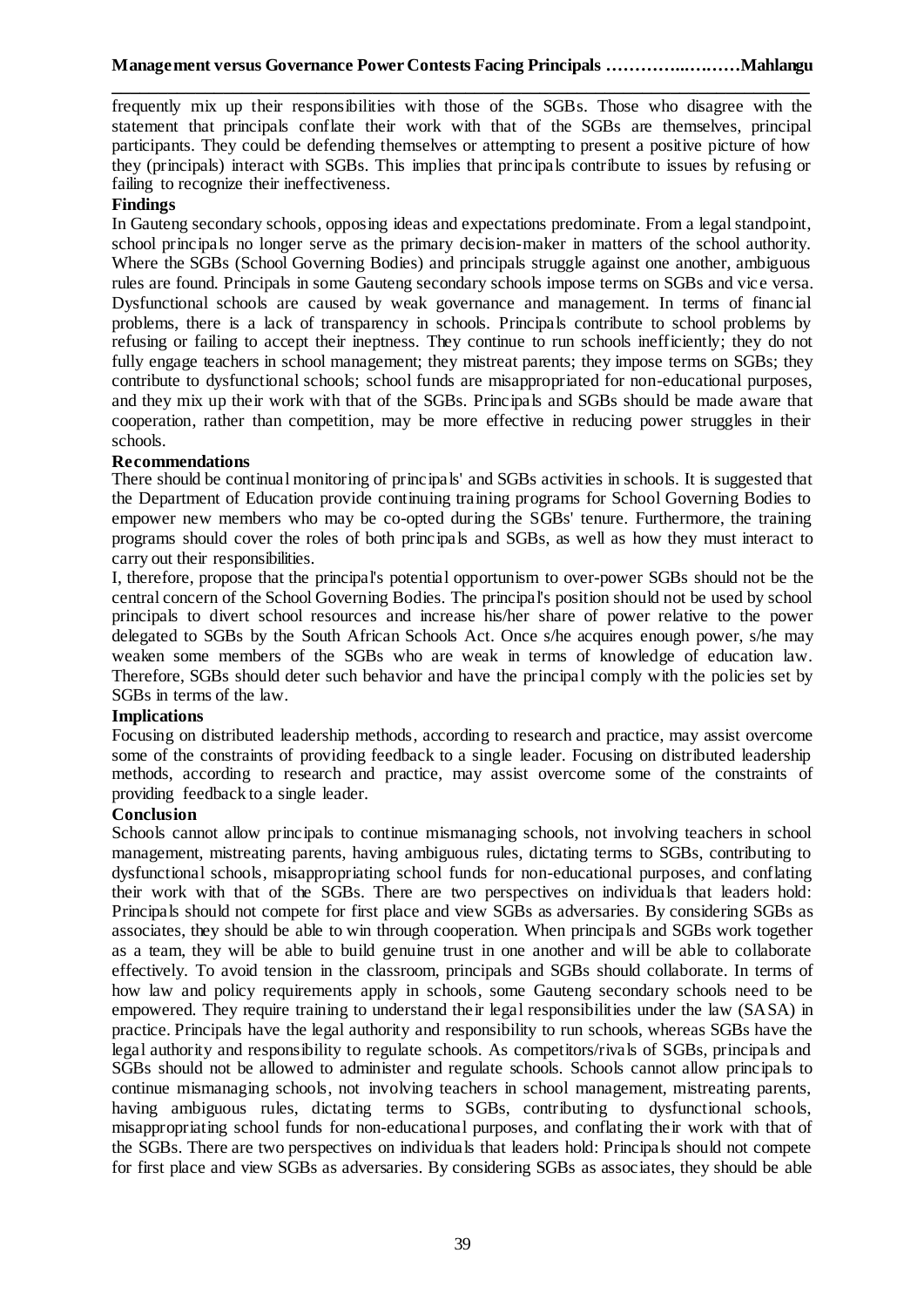**\_\_\_\_\_\_\_\_\_\_\_\_\_\_\_\_\_\_\_\_\_\_\_\_\_\_\_\_\_\_\_\_\_\_\_\_\_\_\_\_\_\_\_\_\_\_\_\_\_\_\_\_\_\_\_\_\_\_\_\_\_\_\_\_\_\_\_\_\_\_\_\_\_\_\_** to win through cooperation. When principals and SGBs work together as a team, they will be able to build genuine trust in one another and will be able to collaborate effectively. To avoid tension in the classroom, principals and SGBs should collaborate. In terms of how law and policy requirements apply in schools, some Gauteng secondary schools need to be empowered. They require training to understand their legal responsibilities under the law (SASA) in practice. Principals have the legal authority and responsibility to run schools, whereas SGBs have the legal authority and responsibility to regulate schools. As competitors/rivals of SGBs, principals and SGBs should not be allowed to administer and regulate schools.

## **References**

- Böhlmark, A., Grönqvist, E., & Vlachos, J. (2016). The Headmaster Ritual: The Importance of Management for School Outcomes, *Scandinavian Journal of Economics* 00(00), 1–29, 2016.DOI: 10.1111/sjoe.12149.CAEP Academic Symposium Papers, Canadian Association of Emergency Physicians. Cambridge University Press.
- Chu, I., & Vu, M.C. (2021). The Nature of the Self, Self‑regulation and Moral Action: Implications from the Confucian Relational Self and Buddhist Non-self. Journal of Business Ethics, https://doi.org/10.1007/s10551-021-04826-z
- City Press, Gauteng, 10 August 2008, p.4.
- Cruz, C.D.P., Villena, D.K., Navarro, E.V., Belecina, R.R., & Garvida, M.D. 2016. Towards Enhancing the Managerial Performance of School Heads. *International Review of Management and Business Research,* 5(2),705-714.
- De Groof, J., Bray, E., Mothatha, S. & Malherbe, R. (eds). (1998). Power Sharing in Education: Dilemmas and Implications for Schools*.* Leuven (Belgium): Acco Publishers.
- Department of Education. 1996. Report of the Task Team on Education Management Development: *Changing Management to Manage Change in Education*. Pretoria: Department of Education.
- Flores, S., Evans, K., Larson, A. M., Pikitle, A., & Marchena, R. (2016). Participation of rural indigenous women in community governance. Center for International Forestry Research (CIFOR): Austrian Development Agency, Info Brief No. 151, August 2016 DOI: 10.17528/cifor/006218 cifor.org.
- Fukuyama, F. (2013). What Is Governance? Governance: An International Journal of Policy, Administration, and Institutions, Vol. 26, No. 3, July 2013 (pp. 347–368).
- Gauteng Department of Education. 1997. *Democratic School Governance in Gauteng.* Pretoria: Interpak.
- Howard, J.C. (2016). Exploring distributed instructional leadership: Case studies of assistant principals in an urban school district. A Dissertation Submitted to the Faculty of the College of Education and Human Development of the University of Louisville in Partial Fulfilment of the Requirements for the Degree of Doctor of Philosophy in Educational Leadership and Organizational Development, Kentucky.
- Kelley, C., & Dikkers, S. (2016). Framing Feedback for School Improvement Around Distributed Leadership. Educational Administration Quarterly 2016, 52(3) 392– 422.
- Lan, L., Zhu, Q., Liu, Y. (2021). The Rule of Virtue: A Confucian Response to the Ethical Challenges of Technocracy. Science and Engineering Ethics (2021) 27,64 https://doi.org/10.1007/ s11948-021-00341-6
- Lijuan Li P. H. J. K. (2016). "Principal leadership and school capacity effects on teacher learning in Hong Kong", International Journal of Educational Management, 30(1), 76 – 100.
- Mahlangu, V.P. (1998). *The Management of Militant Teacher Organisation Members*. M.Ed. Dissertation. Pretoria: University of Pretoria.
- Mahmood, M., Ahmed, S., Zubair, M., Ali, Q., & Khan, H. (2016). Educational System of Pakistan: Critical Analysis in Islamic Perspective, *Asian Journal of Management Sciences & Education,* 5(3), 96-103.
- Maxcy, S.J. (1995). Democracy, Chaos, and the New School Order. California: SAGE Publications.
- Petrie, D., Chopra, A., Chochinov, A., Artz, J.D., Schull, M., Tallon, J., Jones, G., MacPhee, S., Ackerman, M., Stiell, I.G., & Christenson, J. (2016). CAEP 2015 Academic Symposium: Recommendations for University Governance and Administration for Emergency Medicine.